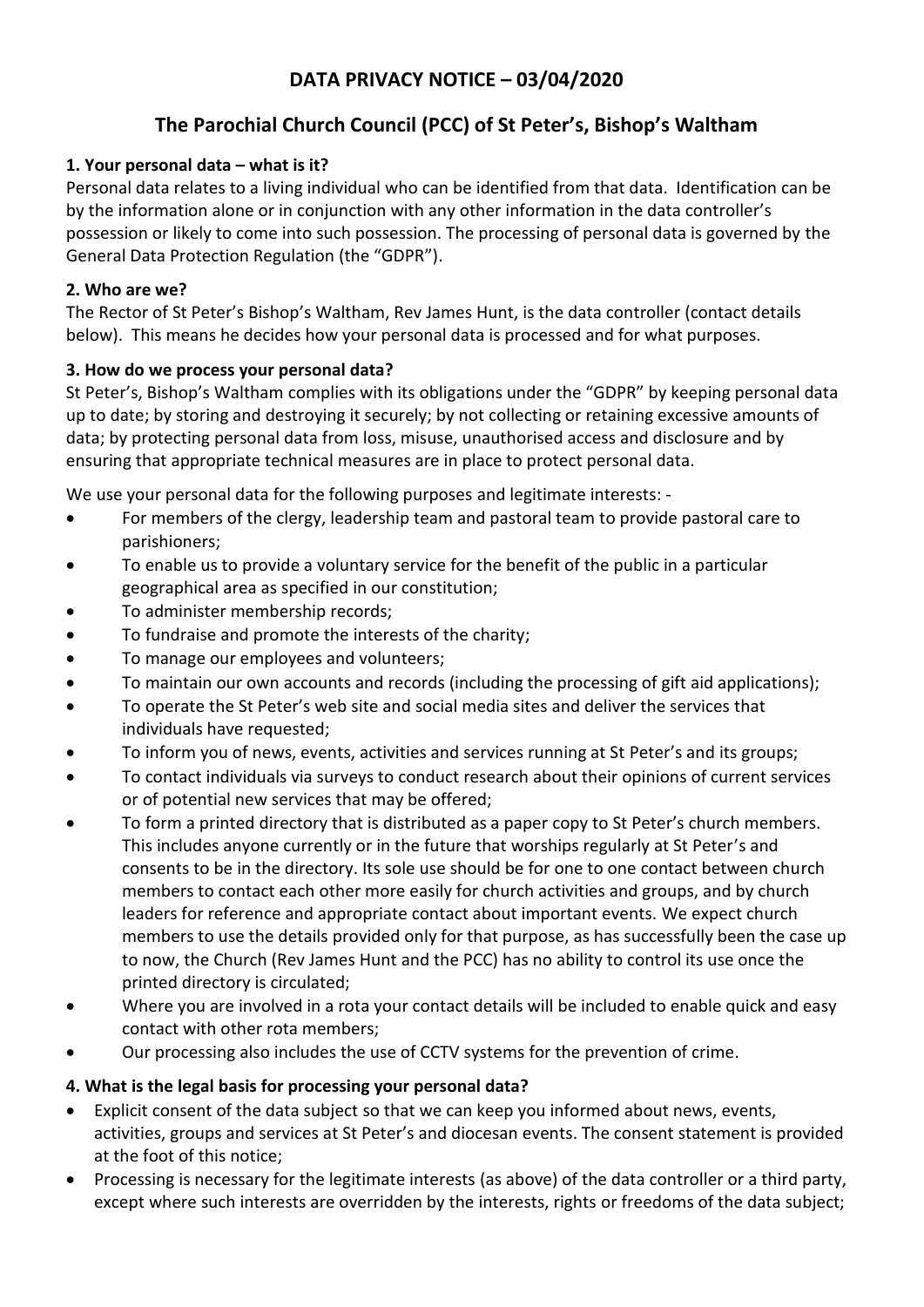- Processing is necessary for carrying out legal obligations in relation to Gift Aid or under employment, social security or social protection law, or a collective agreement;
- Processing is carried out by a not-for-profit body with a political, philosophical, religious or trade union aim provided:
	- o the processing relates only to members or former members (or those who have regular contact with it in connection with those purposes); and
	- o there is no disclosure to a third party without consent.

### **5. Sharing your personal data**

Your personal data will be treated as strictly confidential and will only be shared with other members of the church in order to carry out a service to other church members or for purposes connected with the church. We will only share your data with third parties outside of the parish with your consent.

## **6. How long do we keep your personal data<sup>1</sup> ?**

We keep data in accordance with the guidance set out in the guide "Keep or Bin: Care of Your Parish Records" which is available from the Church of England website [see footnote for link].

Specifically, we retain electoral roll data while it is still current; gift aid declarations and associated paperwork for up to 6 years after the calendar year to which they relate; and parish registers (baptisms, marriages, funerals) permanently.

We will aim to reissue the printed directory every two years. We will not hold the data for longer than three years if you have not reconfirmed the details in this period.

#### **7. Your rights and your personal data**

Unless subject to an exemption under the GDPR, you have the following rights with respect to your personal data: -

- The right to request a copy of your personal data which the PCC of St Peter's, Bishop's Waltham holds about you;
- The right to request that the PCC of St Peter's, Bishop's Waltham corrects any personal data if it is found to be inaccurate or out of date;
- The right to request your personal data is erased where it is no longer necessary for the PCC of St Peter's, Bishop's Waltham to retain such data;
- The right to withdraw your consent to the processing at any time;
- The right to request that the data controller provide the data subject with his/her personal data and where possible, to transmit that data directly to another data controller, (known as the right to data portability), (where applicable).
- The right, where there is a dispute in relation to the accuracy or processing of your personal data, to request a restriction is placed on further processing;
- The right to object to the processing of personal data, (where applicable)
- The right to lodge a complaint with the Information Commissioners Office.

## **8. Further processing**

If we wish to use your personal data for a new purpose, not covered by this Data Protection Notice, then we will provide you with a new notice explaining this new use prior to commencing the processing and setting out the relevant purposes and processing conditions. Where and whenever necessary, we will seek your prior consent to the new processing.

#### **9. Contact Details**

 $\overline{a}$ 

You can contact the Information Commissioners Office on 0303 123 1113 or via email <https://ico.org.uk/global/contact-us/email/> or at the Information Commissioner's Office, Wycliffe House, Water Lane, Wilmslow, Cheshire. SK9 5AF.

<sup>&</sup>lt;sup>1</sup> <https://www.churchofengland.org/more/libraries-and-archives/records-management-guides>